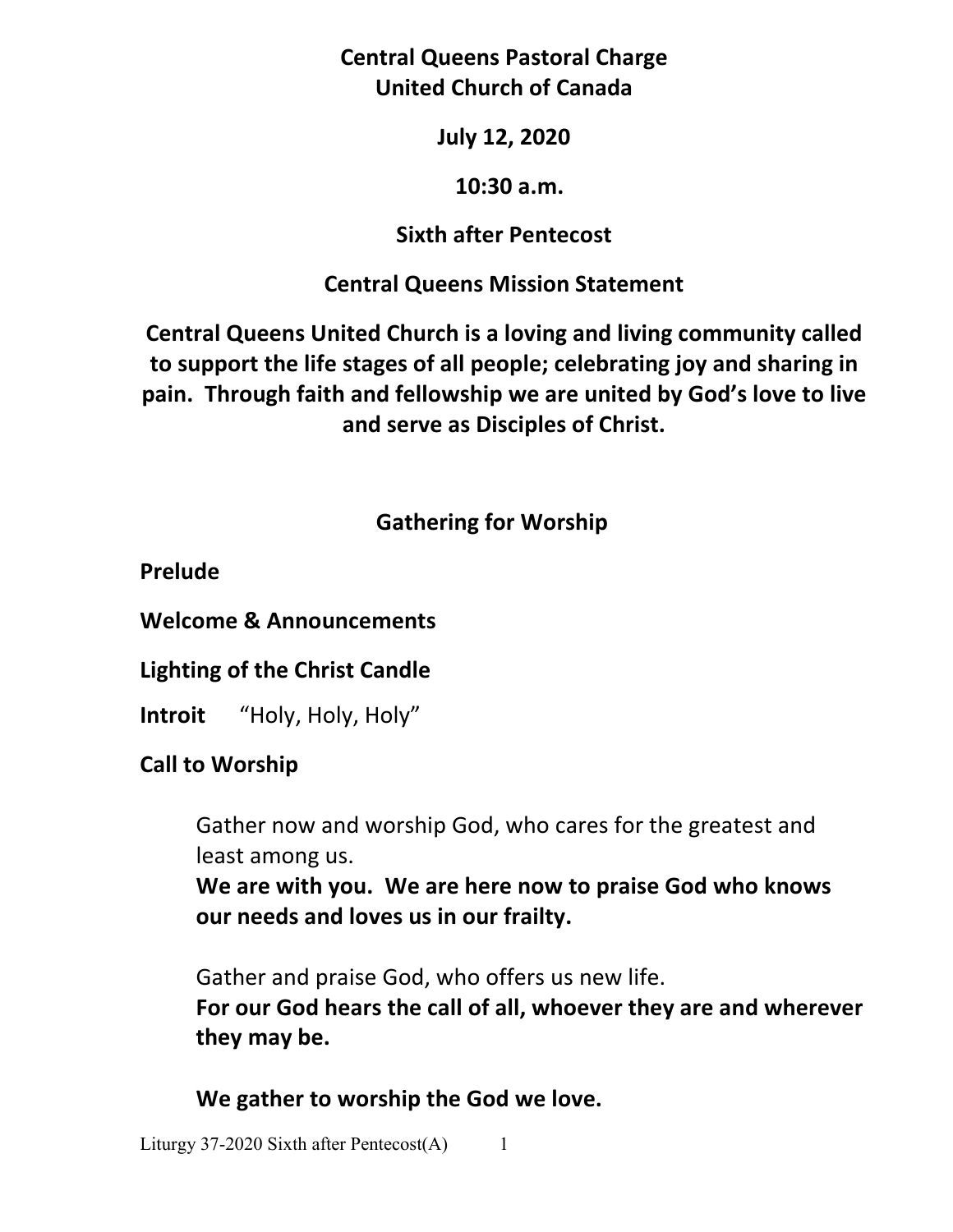#### **Hymn** "Fairest Lord Jesus"VU #341

## **Prayer of Approach & Lord's Prayer**

Whispering God, your voice is near to us. Help us to listen so that we may understand. Help us to speak your truth so others will know our faith and encounter you through us. In our worship this morning may we be lifted from moments of despair into the safe arms of your son Jesus. May we know the sheltering embrace of your love. Fill us with grace and understanding so that we might praise you not only with our words but also with our lives.

In the name of the one who taught his disciples how to live and how to pray…

**Our Father, who art in heaven, hallowed be thy name. Thy Kingdom come, thy will be done on earth, as it is in heaven. Give us this day our daily bread; and forgive us our trespasses, as we forgive those who trespass against us; and lead us not into temptation, but deliver us from evil. For thine is the kingdom, the power, and the glory, for ever and ever. Amen.**

**Time with the Young at Heart**